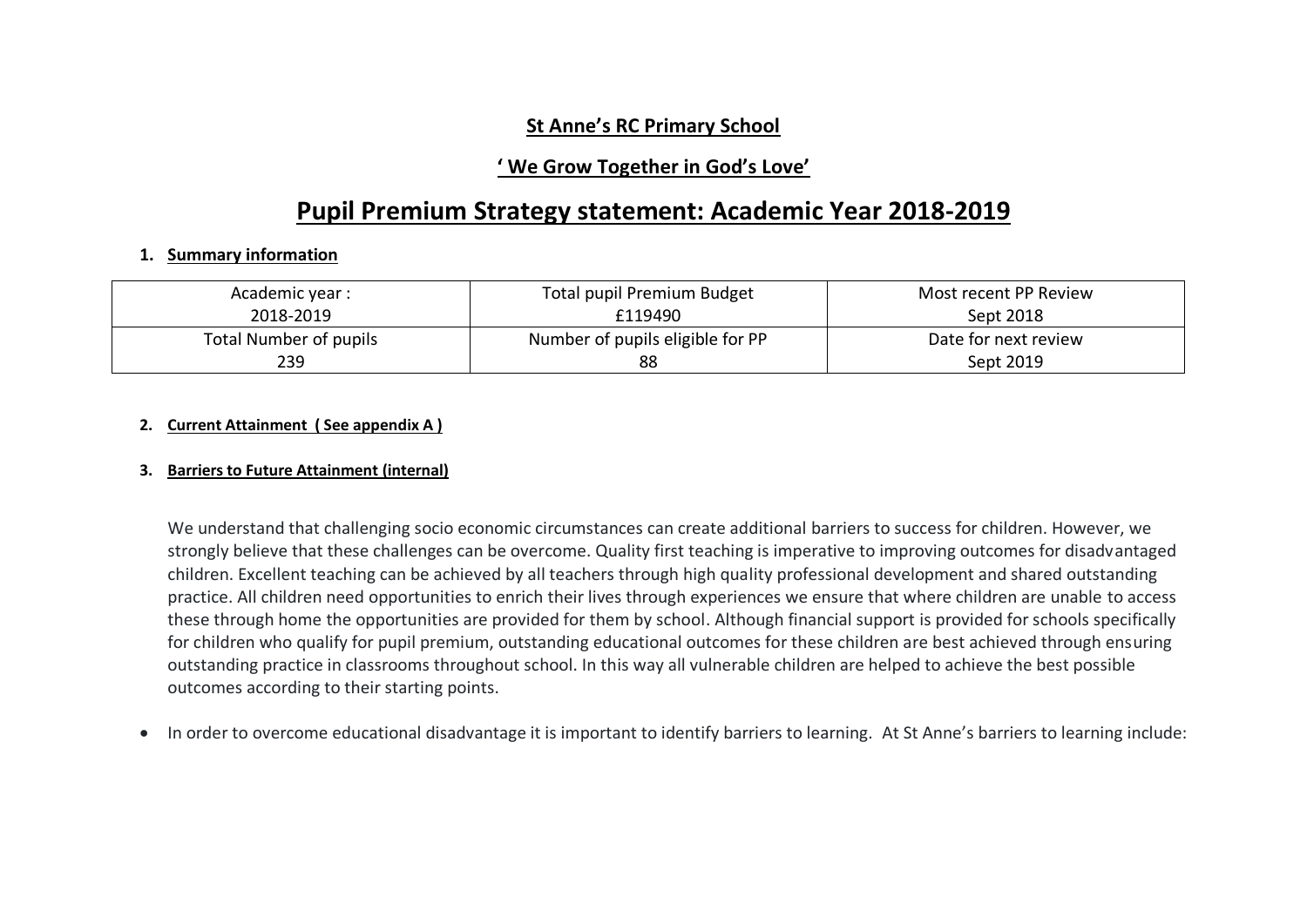- **Language deficiency** a significant number of pupil premium funded children also have identified SEND with Increasing numbers of our learners being identified as having speech language and communication needs which studies have shown impacts upon their acquisition of early literacy skills.
- **Social and emotional wellbeing** Our nursery baseline assessments show that all children start school below age related expectations in 'Making Relationships, Managing Feelings and Behaviours' which can impact on behaviour for learning. Also, we have found an increase of children who have been identified as having social, emotional and mental health needs in particular low self-esteem, confidence and poor resilience.
- **Limited cultural capital and enrichment** many of our children have lack of access to cultural and sporting experiences. In addition, a vast majority of children have limited experience of travel and understanding the world. This has a major impact on language and vocabulary in particular reading.
- **Family Support** Families experience difficulties in supporting the children's education in particular supporting reading and phonics and homework

### **4. Desired Outcomes**

- School to provide rich cultural, sporting, musical and extra-curricular activities including before and after school clubs aimed at PP children to raise aspirations and motivation, school trips and residential to ensure access and engagement for PP funded children
- School to provide social and emotional support aswell as mental health support for pp funded children and their families
- Well trained staff deliver interventions in reading, writing and maths with particular focus on phonics and reading
- A well balanced curriculum provided for all children including PP children
- A new phonics scheme with parental workshops to engage and raise attainment in phonics
- PP funded children with SEN are well supported in class to improve attainment and progress.
- DHT released to train staff and provide interventions to improve pp attainment and progress
- Review of early vears provision improves percentage of PP funded children achieving GLD
- PP children have access to resources to support learning
- **5.** Planned Expenditure

| <b>Desired</b><br>Outcome | <b>Chosen Action</b> | <b>Rationale for choice</b> | <br>ontrol<br><b>Ouality</b> | <b>Planned</b><br>l Expenditure |
|---------------------------|----------------------|-----------------------------|------------------------------|---------------------------------|
|                           |                      |                             | <b>Review</b>                |                                 |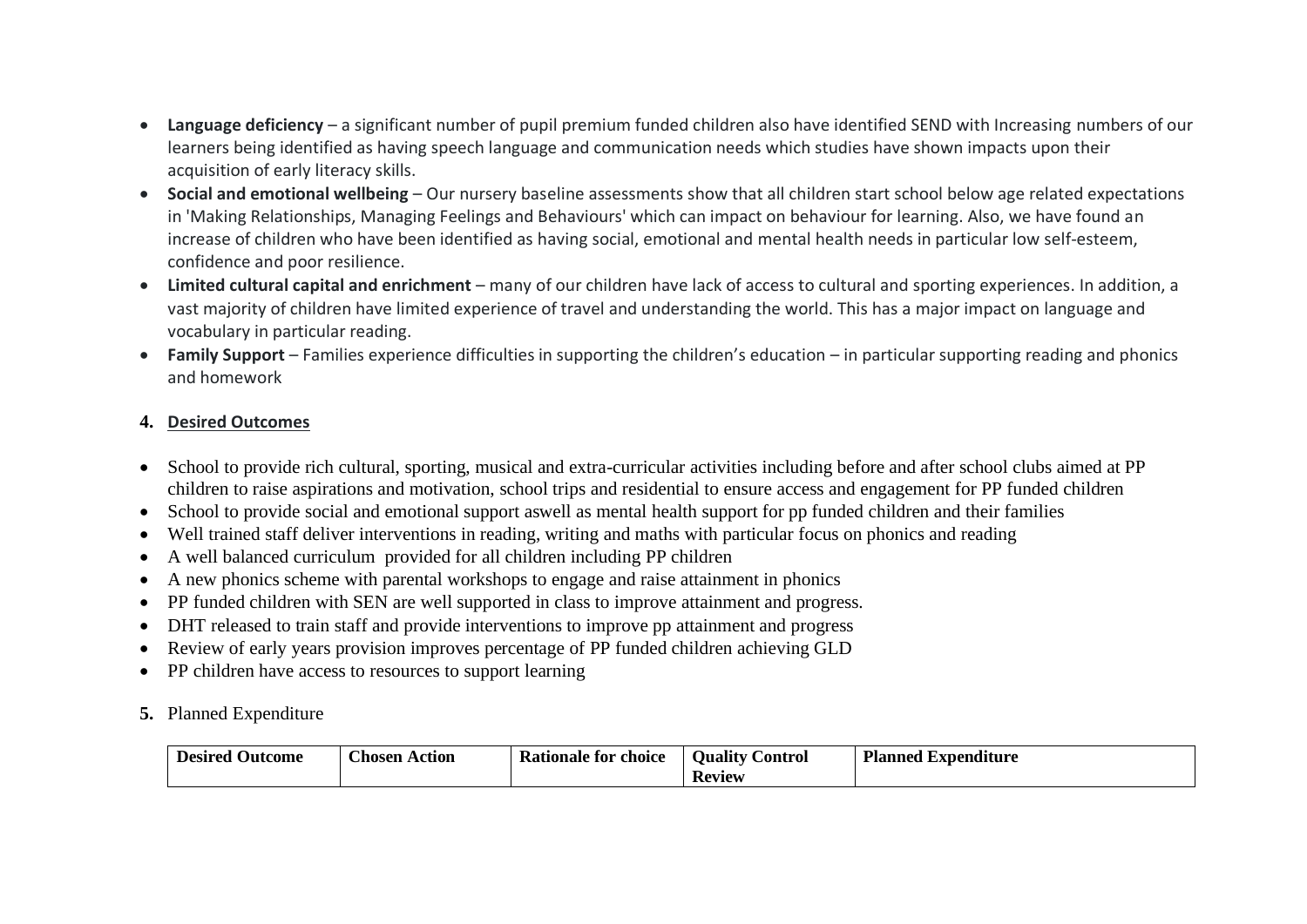| School to provide     | Music service to       | Rich cultural, music, | Extra curricular co- | Music Service          | £10,000            |
|-----------------------|------------------------|-----------------------|----------------------|------------------------|--------------------|
| rich cultural,        | provide whole class    | sport curriculum      | ordinator monitor    |                        |                    |
| sporting, musical     | guitar lessons         | raises self esteem,   | impact of after      |                        |                    |
| and extra-curricular  |                        | confidence,           | school/before        |                        |                    |
| activities, school    | Pay for individual     | resilience ultimately | school clubs         | <b>Manchester City</b> | £5400              |
| trips and residential | musical tuition for    | impacting on          |                      | Premium League         |                    |
| to ensure access and  | PP children who can    | learning.             |                      | stars                  |                    |
| engagement for PP     | not afford it.         |                       |                      |                        |                    |
| funded children       |                        | Widening children     | SLT to monior and    |                        |                    |
|                       | Subsides class trips,  | experiences help      | evaluate termly      |                        |                    |
|                       | residential (Y6) To    | with language         |                      | Commando Joes          | $(3,000 - Oldham)$ |
|                       | ensure affordable      | acquisition and       | Pupil progress       |                        | Opportunity        |
|                       | for PP children        | broadening            | meetings identify    |                        | funding)           |
|                       |                        | vocabulary and        | progress of PP       |                        |                    |
|                       | <b>Manchester City</b> | comprehension.        | children             | Class trips            | £3000              |
|                       | Stars to provide       |                       |                      |                        |                    |
|                       | morning or after       | Targeted support      | Tracking of core     |                        |                    |
|                       | school club for PP     | from commando         | subject and          |                        |                    |
|                       | children.              | Joes help children    | assessment for all   | Extra Curricular       | £1500              |
|                       |                        | develop resilience    | subjects ensure PP   | clubs                  |                    |
|                       | Targeted support       | and respect for one   | ch make progress.    |                        |                    |
|                       | groups from            | another               |                      |                        |                    |
|                       | Commando Joes for      |                       |                      |                        |                    |
|                       | PP children.           | Man City before or    |                      |                        |                    |
|                       |                        | after school club to  |                      |                        |                    |
|                       | Buy in extra drama,    | develop engagement    |                      |                        |                    |
|                       | creative arts          | in school life and    |                      |                        |                    |
|                       | throughout the year    | contribute to good    |                      |                        |                    |
|                       |                        | attendance and        |                      |                        |                    |
|                       | A variety of extra     | punctuality           |                      |                        |                    |
|                       | curricular clubs       |                       |                      |                        |                    |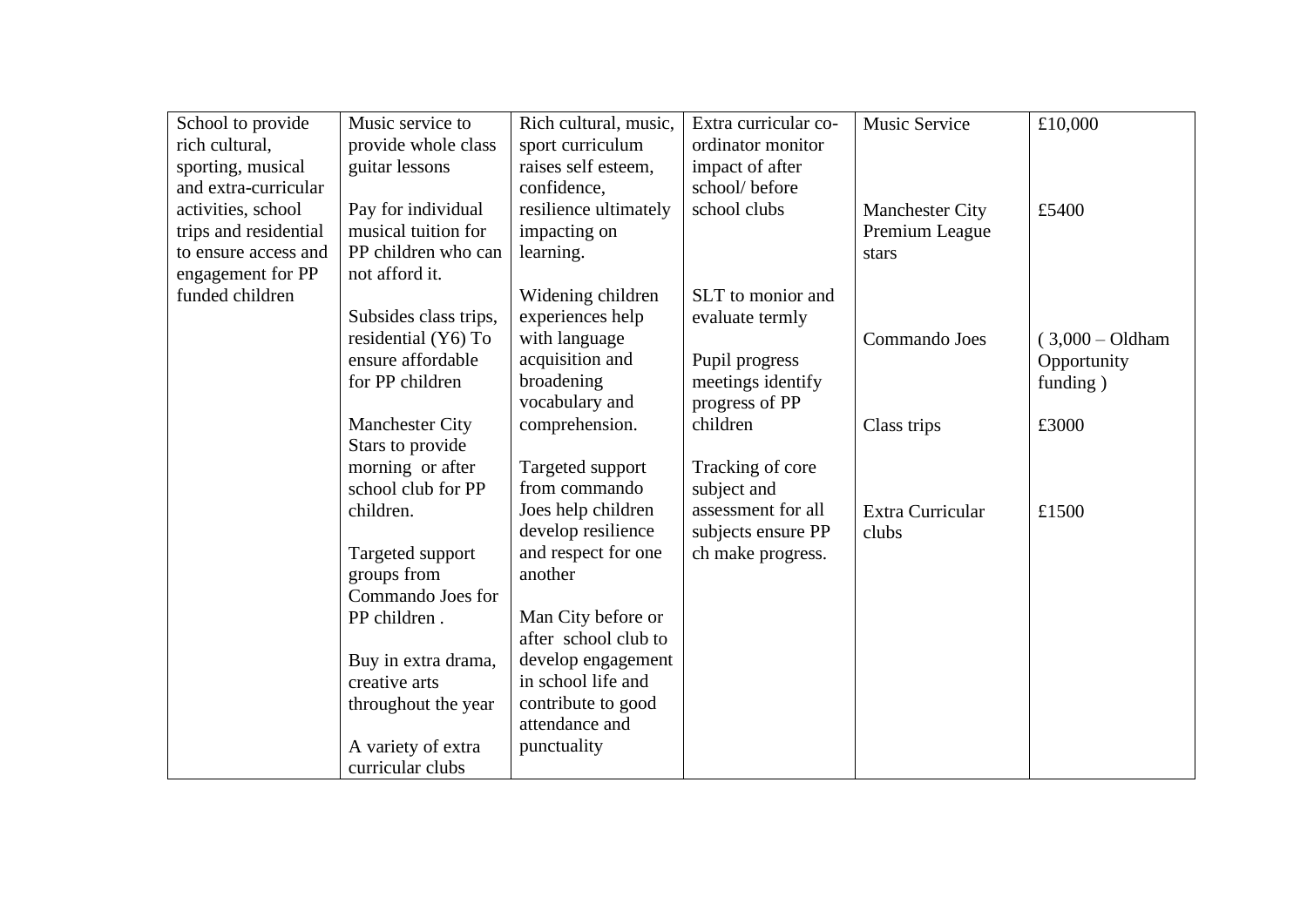|                       | throughout the year<br>include PP children |                      |                      |                            |               |
|-----------------------|--------------------------------------------|----------------------|----------------------|----------------------------|---------------|
| School to provide     | Pastoral full time                         | Improved social and  | Performance          | <b>Salary for Pastoral</b> | £32,000       |
| social and emotional  | worker to support                          | emotional wellbeing  | management           | Worker                     |               |
| support aswell as     | children and                               | improved attitude to | meetings             |                            | (£1000 Oldham |
| mental health         | families with the                          | learning and         |                      | <b>Mental Health</b>       | Opportunity   |
| support for pp        | following:                                 | behaviour for        | Feedback to          | Training                   | funding)      |
| funded children and   |                                            | learning to raise    | governors            |                            |               |
| their families        | -Attendance and                            | attainment and       |                      |                            |               |
|                       | punctuality                                | progress for all     | External diploma     |                            |               |
|                       | -Parenting                                 | children including   | for Mental Trauma    |                            |               |
|                       | - Mental health                            | PP funded children   | informed school      |                            |               |
|                       | -Targeted groups                           |                      | diploma case studies |                            |               |
|                       | and interventions                          |                      | and review           |                            |               |
|                       | such as Yoga,                              |                      |                      |                            |               |
|                       | mindfulness and                            |                      |                      |                            |               |
|                       | social stories.                            |                      |                      |                            |               |
| Well trained staff    | Trained staff lead                         | PP children set      | Pupil progress       | <b>Support Staff</b>       | £23,000       |
| deliver interventions | interventions in                           | challenging targets  | meetings every half  |                            |               |
| in reading, writing   | reading, phonics,                          | to accelerate        | term, review targets |                            |               |
| and maths with        | writing, maths (                           | progress.            | and interventions to |                            |               |
| particular focus on   | including reasoning)                       |                      | monitor and          | <b>Teaching Staff</b>      |               |
| phonics and reading   |                                            |                      | evaluate impact      |                            |               |
|                       | Small group                                |                      |                      |                            |               |
|                       | interventions for                          | Children identified  | Governors            |                            |               |
|                       | year 6 in English                          | as making limited    | curriculum           |                            |               |
|                       | and Maths                                  | progress to make     | committee and        |                            |               |
|                       |                                            | accelerated progress | standard committee   |                            |               |
|                       |                                            | to close the gap     | receive feedback     |                            |               |
|                       |                                            | between them and     | and challenge        |                            |               |
|                       |                                            | their peers.         | leaders on           |                            |               |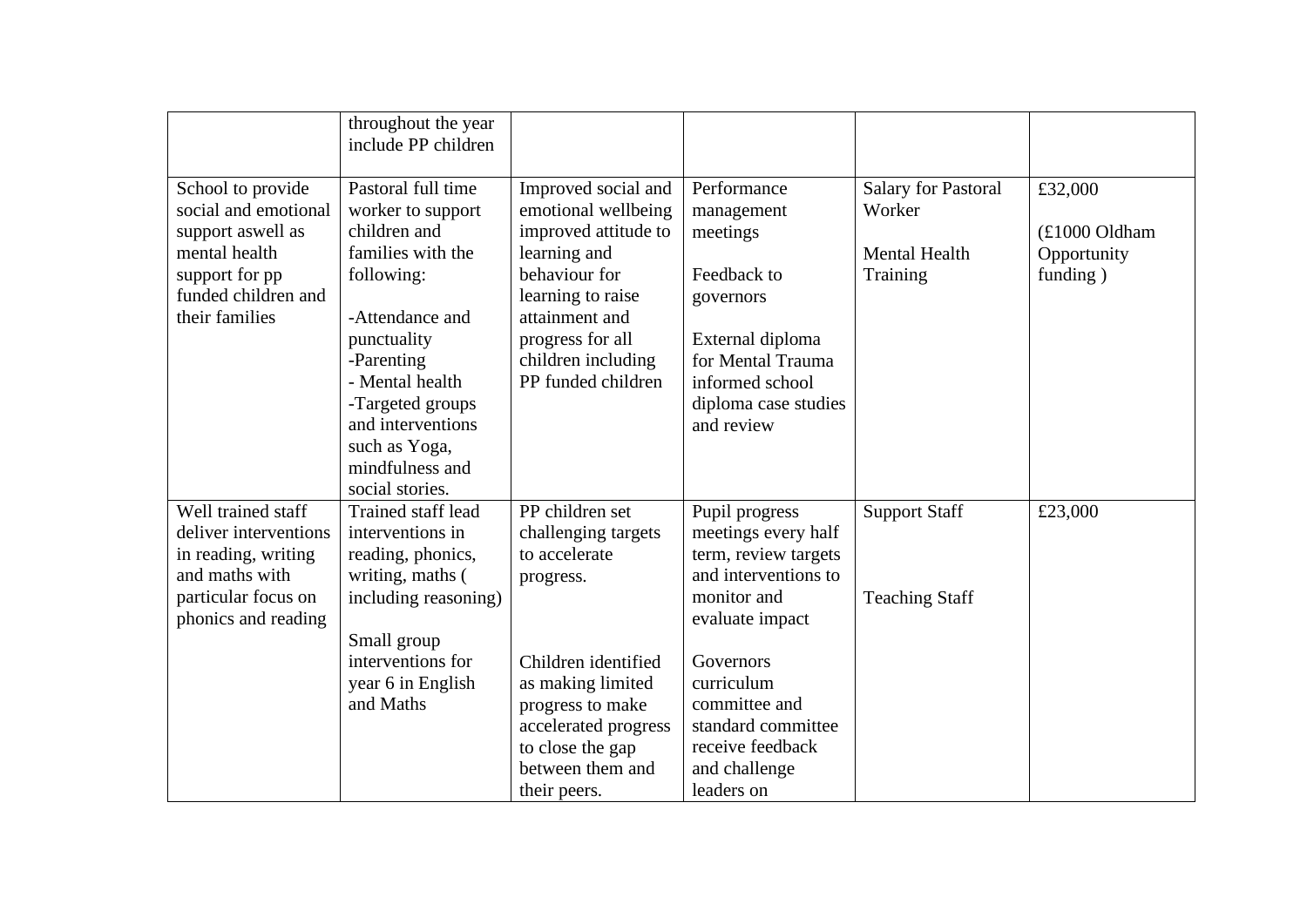|                                                                                                       |                                                                                                                                                                                                       |                                                                                                                                                                                                                                                                                           | attainment and<br>progress                                                                                                                                                                              |                                                         |                  |
|-------------------------------------------------------------------------------------------------------|-------------------------------------------------------------------------------------------------------------------------------------------------------------------------------------------------------|-------------------------------------------------------------------------------------------------------------------------------------------------------------------------------------------------------------------------------------------------------------------------------------------|---------------------------------------------------------------------------------------------------------------------------------------------------------------------------------------------------------|---------------------------------------------------------|------------------|
| A well balanced<br>curriculum<br>provided for all<br>children including<br>PP children                | Implement new<br>cornerstones<br>curriculum to<br>ensure well<br>balanced curriculum<br>Forest school for<br>children identified<br>with SEMH needs<br>as well as pupil<br>premium and<br>whole class | To allow PP to have<br>rich, broad and<br>balanced curriculm<br>to raise progress and<br>enthusiasm for<br>learning.<br><b>ALL</b> learners<br>develop confidence<br>and self-esteem<br>through hands-on<br>learning experiences<br>in a woodland or<br>natural environment<br>with trees | Subject Co-<br>ordinators monitor<br>attainment of<br>children<br>SLT monitor and<br>evaluate half termly<br>Governors<br>curriculum<br>committee monitor<br>and evaluate                               | New corner stones<br>curriculum<br><b>Forest School</b> | £5,090<br>£2,000 |
| A new phonics<br>scheme with<br>parental workshops<br>to engage and raise<br>attainment in<br>phonics | Implement RWI<br>phonics<br>Improve shared area<br>provision to ensure<br>phonics is at the<br>forefront<br>Order new home<br>reading books<br>Put on parental<br>workshops for RWI<br>phonics        | To improve phonics<br>attainment data for<br>all children<br>including closing<br>the gap between PP<br>and non PP                                                                                                                                                                        | Phonic lead monitor<br>weekly<br>External monitoring<br>and support from<br><b>Ruth Miskin trainers</b><br>Feedback to<br>curriculum<br>committee and<br>challenging<br>questions for SLT /<br>KS1 Lead | Phonics training                                        | (TILF Funded)    |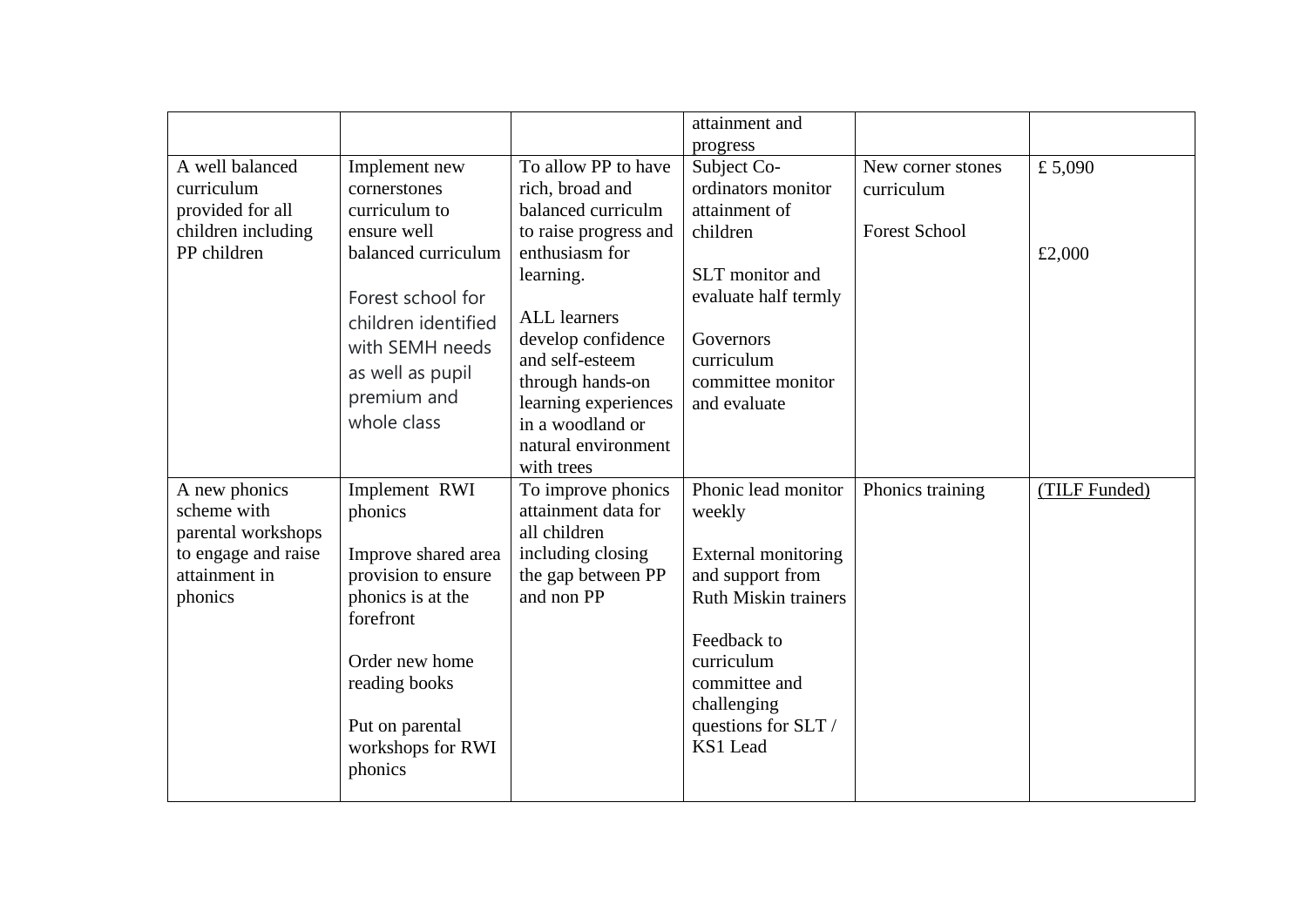|                                                                                                               | Train all KS1/EYFS<br>on RWI phonics                                                                                                                                                              |                                                                                                                               |                                                                                                                                                                                             |                                |         |
|---------------------------------------------------------------------------------------------------------------|---------------------------------------------------------------------------------------------------------------------------------------------------------------------------------------------------|-------------------------------------------------------------------------------------------------------------------------------|---------------------------------------------------------------------------------------------------------------------------------------------------------------------------------------------|--------------------------------|---------|
| PP funded children<br>with SEN are well<br>supported in class to<br>improve attainment<br>and progress.       | PP children with<br><b>SEND</b> monitored<br>closely and given<br>further support as<br>needed on 1:1 or<br>small group level.                                                                    | All PP Ch are given<br>support for them to<br>reach their full<br>potential                                                   | <b>SENCO/ SLT To</b><br>monitor and<br>evaluate at Pupil<br>progress meetings<br>and plan, do, review<br>meetings                                                                           | <b>SEND</b> resources          | £500    |
| DHT released to<br>train staff and<br>provide<br>interventions to<br>improve pp<br>attainment and<br>progress | DHT leads staff<br>training to improve<br>teaching and<br>learning<br>Teaches small<br>group interventions<br>to accelerate<br>progress<br>Undertakes<br>coaching sessions to<br>improve teaching | Provides high<br>quality training to<br>improve teaching<br>and learning to raise<br>standards and<br>improved<br>attainment. | HT monitors quality<br>of coaching through<br>shared lesson<br>observations,<br>weekly drop ins<br>Curriculum<br>Governors<br>committee monitor<br>progress and<br>standards of<br>children |                                | £31,000 |
| Review of early<br>years provision<br>improves percentage<br>of PP funded<br>children achieving<br><b>GLD</b> | <b>Refurb Reception</b><br>classroom to<br>provide improved<br>continuous<br>provision including<br>high quality literacy<br>and maths resources                                                  | Improved standards<br>and increase<br>percentage of PP<br>children reaching<br>GLD.                                           | <b>EYfs Co-ordinator</b><br>to monitor impact<br>and lead with<br>DHT/HT evaluating<br>impact                                                                                               | Resources and<br>refurbishment | £4,000  |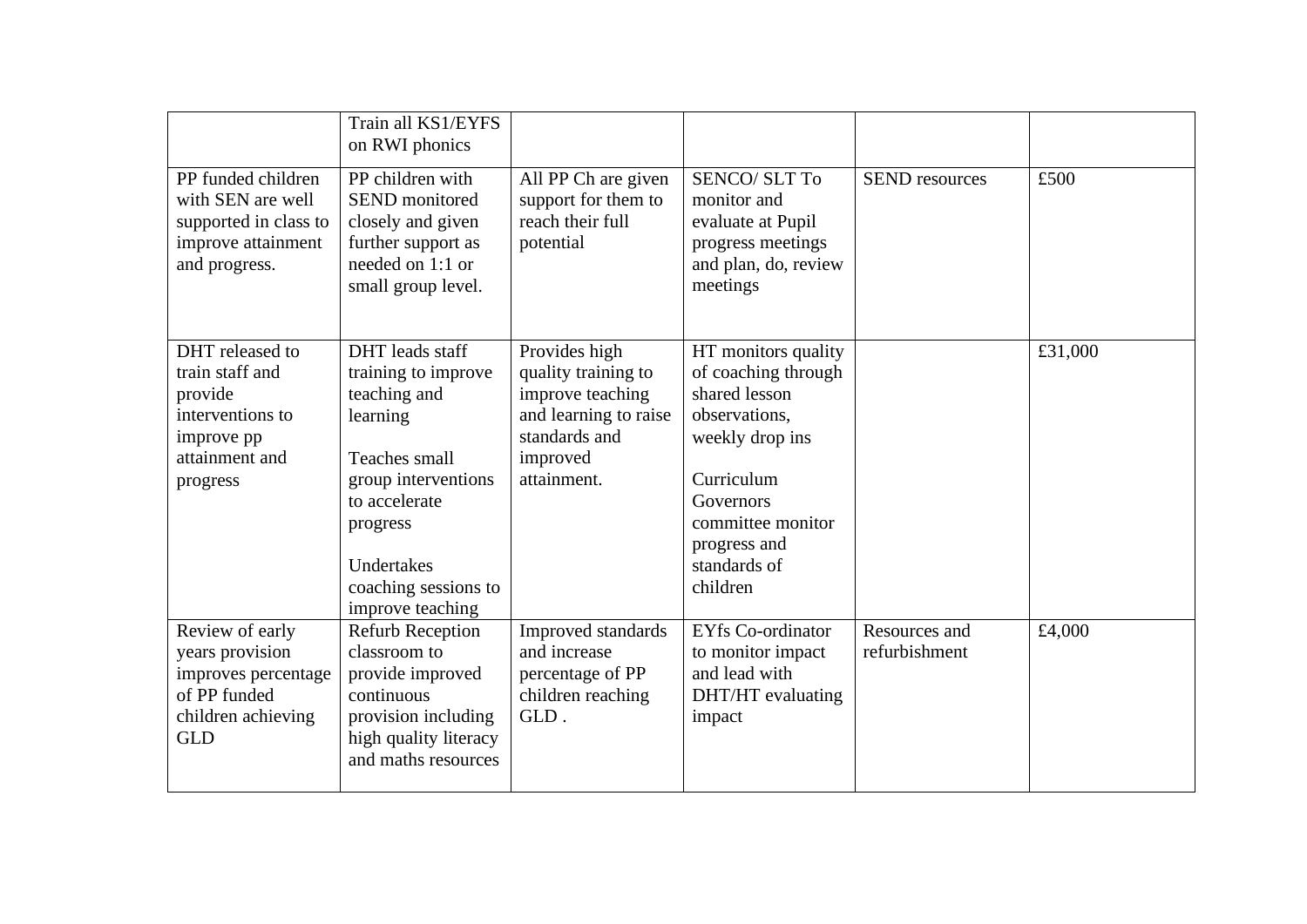| PP children have           | Purchase of specific | PP children feel     | Pastoral worker,       | Resources | £2000    |
|----------------------------|----------------------|----------------------|------------------------|-----------|----------|
| access to resources        | resources (Ipads/    | secure and included  | <b>SENCO Key stage</b> |           |          |
| to support learning        | Homework bags/       | and have individual  | leaders and SLT        |           |          |
|                            | uniform)             | needs met to support |                        |           |          |
|                            |                      | learning             |                        |           |          |
|                            | Year 6- all children |                      |                        |           |          |
|                            | receive CGP SATS     |                      |                        |           |          |
|                            | textbook and work    |                      |                        |           |          |
|                            | book                 |                      |                        |           |          |
| <b>Total Planned Spend</b> |                      |                      |                        |           | £119,490 |

# **Impact of Pupil Premium Spend 2017-2018**

### **2018 Data**

| KS1     | School | National disadvantaged | National all |
|---------|--------|------------------------|--------------|
| Reading | 60     | 79                     | フロ<br>. ب    |
| Writing | 60     | 74                     | -70          |
| Maths   | 70     | 80                     | 76           |
|         |        |                        |              |

| KS <sub>2</sub> | School | National disadvantaged | National all |
|-----------------|--------|------------------------|--------------|
| Reading         | 69     | 80                     | 75           |
| Writing         | 62     | 83                     | 78           |
| Maths           |        | 81                     | 76           |
|                 |        |                        |              |

Progress data- KS2: +2.31; Writing +0.04; Maths +0.48